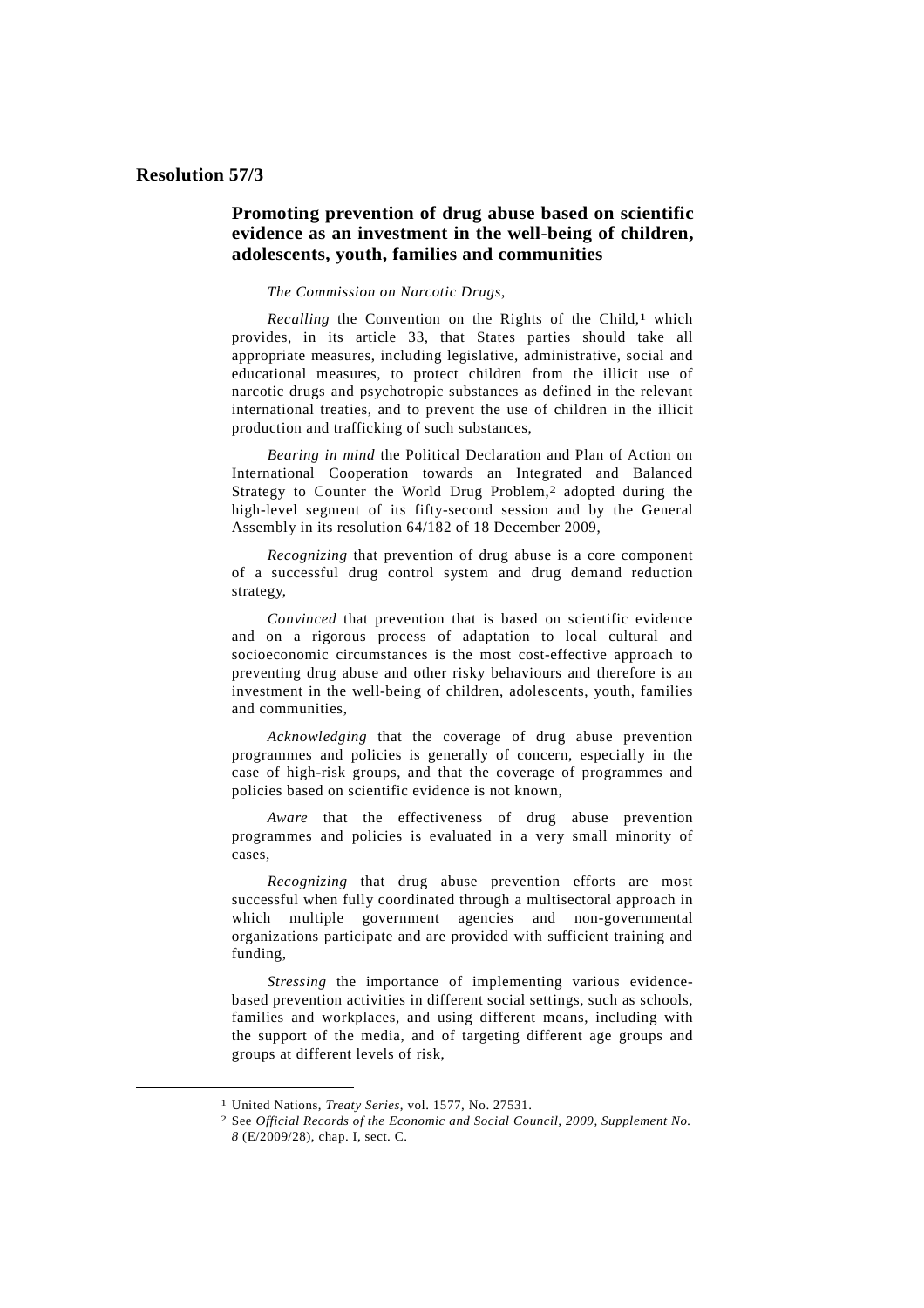*Also stressing* the importance of taking into account human rights obligations in the implementation of drug prevention programmes and policies, particularly those focusing on children, adolescents, youth, families and communities,

*Noting with appreciation* the development of the International Standards on Drug Use Prevention by the United Nations Office on Drugs and Crime as a crucial summary of the scientific literature available worldwide and a guiding tool, and noting also the initial process of dissemination of the Standards through seminars for policymakers,

 1. *Invites* Member States to consider expanding the coverage and quality of drug abuse prevention systems, interventions and policies based on scientific evidence, as described in the International Standards on Drug Use Prevention, paying particular attention to both individuals and groups at risk, as well as to the need for a scientific evidence-based monitoring and evaluation component;

 2. *Also invites* Member States to support drug abuse prevention based on scientific evidence as an investment in the wellbeing of children, adolescents, youth, families and communities, especially through adequate measures, including the financing of ongoing training for policymakers, practitioners and researchers, as appropriate;

 3. *Encourages* Member States, where applicable, to periodically undertake scientific evaluation of the effectiveness of drug abuse prevention programmes and policies and to share the results of those studies widely, for the benefit of humanity;

 4. *Exhorts* all Member States to enhance and further develop prevention programmes and policies that are targeted at children, adolescents, youth, families and communities and are designed to encourage effective alternatives to drug abuse and to promote a healthy way of life conducive to the enjoyment of free time without drug abuse;

 5. *Encourages* Member States to widely disseminate scientific

evidence-based information on the dangers of drug abuse in an easily accessible and age-appropriate format, stressing the scientifically known harmful effects of drug abuse to public health;

 6. *Requests* the United Nations Office on Drugs and Crime to continue to disseminate scientific evidence on drug abuse prevention, including the International Standards on Drug Use Prevention, with particular emphasis on the evaluation of the effectiveness of drug abuse prevention;

 7. *Invites* Member States, through bilateral, regional and international cooperation, where appropriate, to collaborate in the implementation of the International Standards on Drug Use Prevention, through the exchange of information and the provision of assistance, including technical assistance, upon request, with a view to enhancing their ability to implement those Standards;